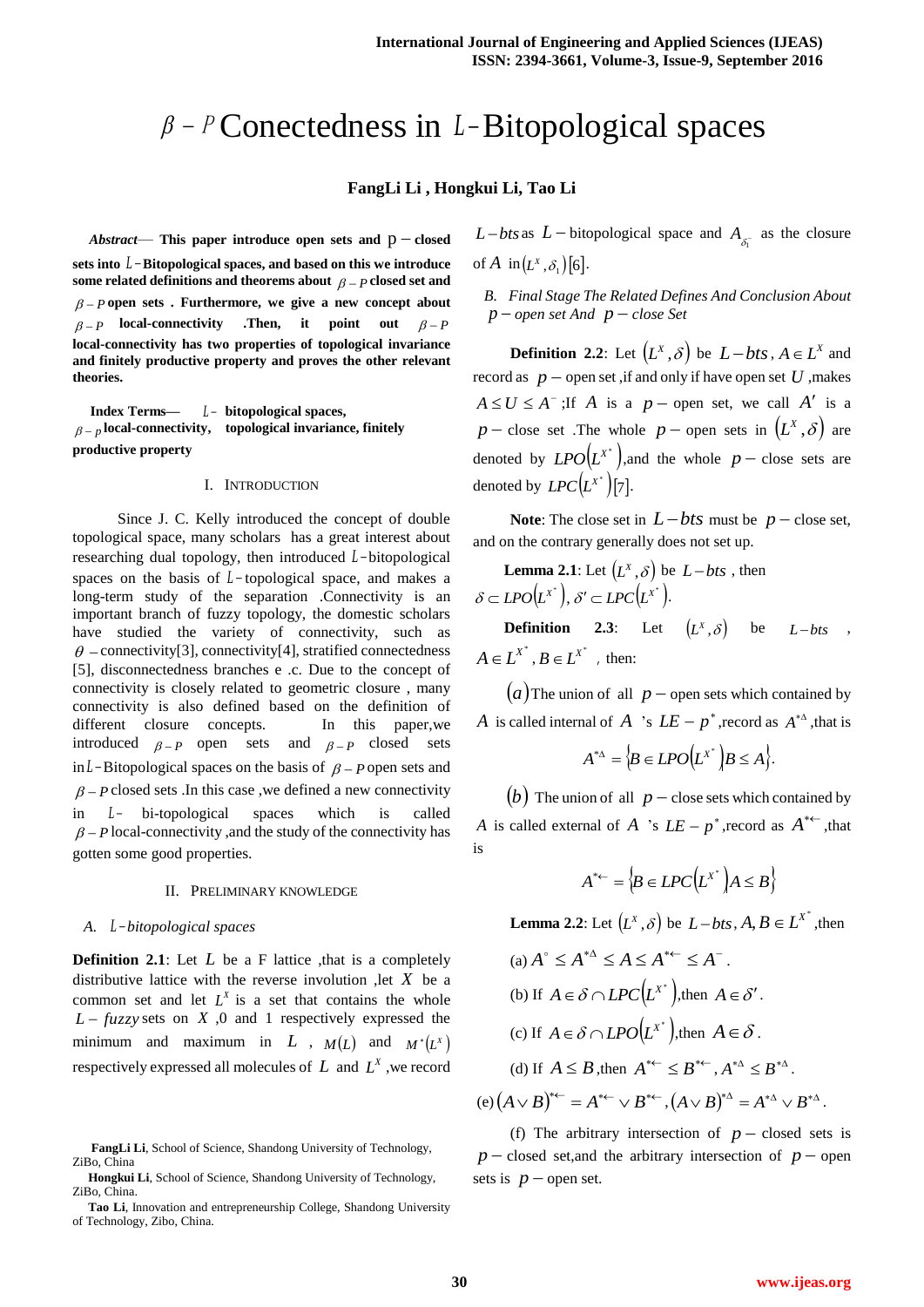# $\beta - P$  Conectedness in  $L - B$ itopological spaces

*C.* Figures The Introduction of  $\beta - p$  open set And *p close set*

According to the preparation, we introduce  $p - p$  open set and  $\beta - p$  close set into  $L$  – bitopological spaces, and give some related properties and theorems [7] about  $\beta - p$  open set and  $\beta - p$  close set on the basis of  $p$  – closed set and  $p$  – open set, and give the corresponding proof.

**Definition 3.1**: Let  $(L^X, \delta)$  be  $L - b$ *ts*,  $\beta \in L$ ,  $A \in L^X$ , record as  $l_{\alpha}(A) = \{x \in X | A(x) > \beta\}$ , let  $\beta \in L - \{0\}$ , if  $l_{\beta}(A^{*\leftarrow}) = l_{\beta}(A)$  , then call A as  $\beta - p$  open set;If A' is  $\beta - p$  close set, then we call A as  $\beta - p$  open set.

**Lemma 3.1**:Let  $(L^x, \delta)$  be  $L - bts$ ,  $A \in L^x$ , if A is  $\beta$  – close set, then A is  $\beta - p$  close set.

**Proof:** If  $A$  is  $\beta$  – close set, then about

 $\beta \in L - \{0\}, A \in L^{X^*}$ , when  $\gamma \ge \beta$ , there is  $l_{\beta}$ ( $A^-$ ) =  $l_{\beta}$ ( $A$ ), due to  $A^{* \leftarrow} \leq A^{* \leftarrow}$ , then there is  $l_{\beta}(A^{*\leftarrow}) = l_{\beta}(A)$ , so A is a  $\beta - p$  close set.

**Lemma 3.2**:Let  $(L^x, \delta)$  be  $L - bts$ ,  $A \in L^x$ , if  $A$  is a  $\beta$  – open set, then A is  $\beta - p$  open set.

**Lemma 3.3**:Let  $(L^x, \delta)$  be  $L - bts$ ,  $A \in L^X$ , If  $A$  is a  $p -$  close set is the necessary and sufficient condition of *A* is  $1 - p$  close set.

## **Proof** :

"  $\leftarrow$ " Clearly established.

" $\Rightarrow$ " Due to "A" is  $1-p$  close set,so  $\forall \beta \geq 1' = 0, l_{\beta}(A^{*}) = l_{\beta}(A)$ 

If  $A^{* \leftarrow} \neq A$  , then there is  $x \in X$ ,cause  $A^{* \leftarrow}(x) > A(X)$  ,marked  $\beta_0 = A(x) \ge 0$ ,then  $x \notin l_{\beta_0}(A^{*}\leftarrow)$  is conflict with (\*),so  $A^{*}\leftarrow A$ , that is A is  $\beta - p$  close set.

**Lemma** 3.4:Let  $(L^x, \delta)$  be  $L - b$ *ts*,  $A, B \in L^X$ ,  $\beta \in L - \{0\}$ , then

*Figures The Introduction of β* − *p open set And* (f)  
\n*p* close set  
\n*p* decreases  
\n*Q* = *p* (f)  
\nAccording to the preparation, we introduce *β* − *p* open  
\n
$$
β
$$
 − *p* close set into *L* - biopological spaces, and give  
\n $β$  − *p* close set on the basis of *p* − closed set and *L* − *bts*, *A*,  
\n*pen set*, and give the corresponding proof.  
\n**Definition 3.1:** Let  $(L^x, δ)$  be  
\n**Definition 3.2:** Let  $(L^x, δ)$  be  
\n $λ ∈ L^x = X | A(x) > β$ , let  $β ∈ L - {0}$ , if  
\n $β$  − *p* is  
\n $β$  − *p* is  
\n $β$  − *p* is  
\n $β$  − *p* is  
\n $β$  − *p* is  
\n $β$  − *p* is  
\n $β$  − *p* is  
\n $β$  − *p* is  
\n $β$  − *p* is  
\n $β$  − *p* is  
\n $β$  − *p* is  
\n $β$  − *p* is  
\n $β$  − *p* is  
\n $β$  − *p* is  
\n $β$  − *p* is  
\n $β$  − *p* is  
\n $β$  − *p* is  
\n $β$  − *p* is  
\n $β$  − *p* is  
\n $β$  − *p* is  
\n $β$  − *p* is  
\n $β$  − *p* is  
\n $β$  − *p* is  
\n $β$  − *p* is  
\n $β$  − *p* is  
\n $β$  − *p* is  
\n $β$  − *p*

$$
(f) \quad l_{\alpha}\left(A^{* \leftarrow} \vee B^{* \leftarrow}\right) = l_{\alpha}\left(A^{* \leftarrow}\right) \cup l_{\alpha}\left(B^{* \leftarrow}\right).
$$

*D.*  $\beta$  – p local-connectivity

1. Definitions about  $\beta - p$  local-connectivity

**Definition 4.1.1**:Let  $(L^x, \delta)$ be

 $L - bts$ ,  $A, B \in L^X$ ,  $\alpha \in L - \{0\}$ , if  $A^{* \leftarrow} \wedge B \leq \beta'$  and  $A \wedge B^{* \leftarrow} \leq \beta'$ , then call A and B are  $\beta - p$  insular.

**Definition** 4.1.2:Let  $(L^X, \delta)$  be  $L - bts$ ,  $S \in L^X$  , if there is no  $A, B \in L^X$ , to make A and B are  $\beta - p$  insular, and  $A \vee B = S$ ,  $A > \beta'$ ,  $B > \beta'$ , then call S is Connected set in  $(L^X, \delta)$ . Particularly, when  $1_X$  which is the Maximum element in  $L^X$  is  $\beta - p$  Connected set; Otherwise, call  $(L^X, \delta)$  is  $\beta - p$  disconnected space.

**Definition 4.1.3**: Let  $(L^X, \delta)$  be  $L - bts$ ,  $x \in L^X$  , if every neighborhood of A contains a  $\beta - p$  connected neighborhood *V* ,then call *x* is  $p - p$  local-connectivity; Otherwise, call *x* is not  $\beta - p$  local-connectivity [8].

**Definition 4.1.4**: If every  $(L^X, \delta)$  is  $\beta - p$ local-connectivity, then call  $(L^X, \delta)$ is  $\beta$  – p local-connected space.

2 .Basic properties of  $\beta - p$  local-connectivity

 **Theorem 4.2.1**: The local connected space must be  $\beta$  – p local-connected space.

**Proof** : From the definition of local-connected spaces ,we can know that every neighborhood of A contains a  $\beta - p$  connected neighborhood *V*, the *V* is open set .By definition 4.2 in the literature  $\begin{bmatrix} 3 \end{bmatrix}$ , we can know that the connected open set must be  $\beta - p$  open set of V. As for  $\forall x \in L^X$  , if every neighborhood of A contains a  $\beta - p$  connected neighborhood *V* ,then  $(L^x, \delta)$  is  $\beta$  – p local-connected space according to definition 4.1.4.

On the contrary, does not necessarily set up.

**Theorem 4.2.2**: Let  $(L^X, \delta)$  be  $L - bts$ , then the following conditions are equivalent:

(a)  $L^X$  is a  $\beta - p$  local-connected space.

(b)Arbitrary  $\beta - p$  connected branch of  $L^X$  's arbitrary  $\beta$  – p open set is a  $\beta$  – p open set.

(c)  $L^X$  is a connected base.

Proof :

 $(a) \Rightarrow (b)$ :

Let U is a arbitrary  $\beta - p$  open set of  $\beta$  – *p* connected space,c is arbitrary  $\beta$  – *p* connected branch of U ,as for arbitrary  $x \in c \in U$ , then  $U_x \in U$ . And because